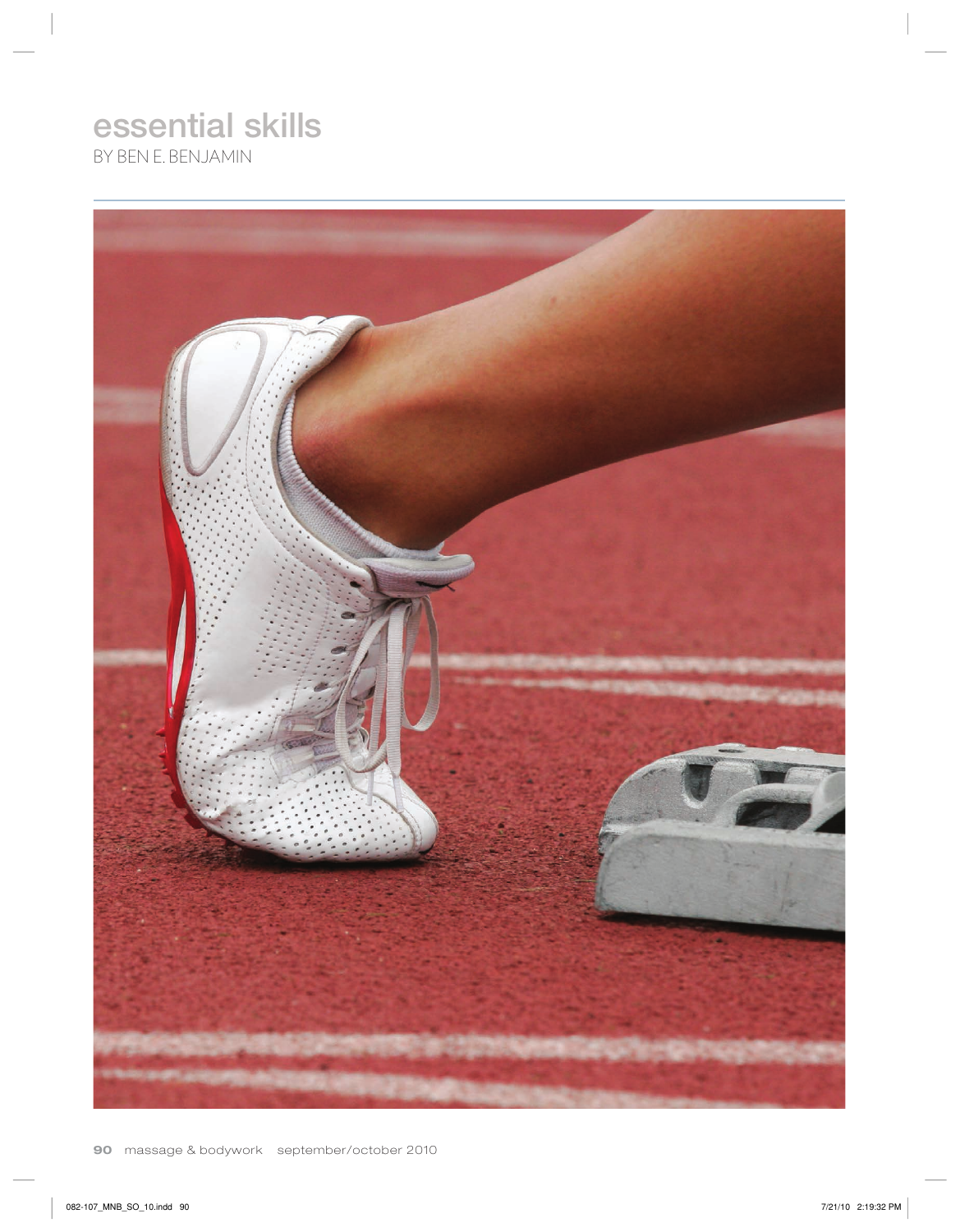## FIBULARIS MUSCLE AND TENDON INJURIES

If you've strained one of your fibularis tendons, the pain in your ankle will let you know something is wrong, but you'll probably have a hard time identifying the fibularis as a source of the trouble. That's because this injury tends to get overshadowed by a much more common and better-known cause of pain: a lateral ankle sprain.

In fact, the fibularis usually doesn't get injured in isolation. Typically the ankle is sprained as well. But when a fibularis muscle or tendon is involved, simply treating the sprained ligaments will not fully resolve the pain.

There are three fibularis muscles: the fibularis longus, brevis, and tertius (Image 1). The fibularis tertius is a very small, weak muscle that is not usually injured. The two stronger muscles begin at the lateral lower leg, just inferior to the knee, and travel down toward the ankle. Their tendons begin just superior to the ankle and wrap around the back of the lateral malleolus in a little groove, where they are held in place by a band-like structure called the superior fibular retinaculum (formerly



Image source: Sobotta: *Atlas der Anatomie des Menschen*, © Elsevier GmbH, Urban & Fischer Verlag Munich

the superior peroneal retinaculum). These two tendons are wrapped in a sheath until they part company, with the longus tendon running through the foot and attaching to the first metatarsal bone and the brevis attaching to the fifth metatarsal bone. The major function of the fibularis muscle-tendon units is to stabilize your lower legs as you walk so that your ankles don't wobble and give way laterally. The longus ("the long one") helps you to move your foot in eversion when the foot is plantar flexed, while the brevis ("the short one") lets you evert the foot when it's in a dorsiflexed position. Of course, whenever you move into eversion, both of these muscles are active, but depending on the foot position, one will be more dominant.

The fibularis longus and brevis act as a counterbalance to the posterior tibialis muscle, which I discussed in a previous article ("Posterior Tibialis Injuries," September/October 2009, page 102). Together, they are referred to as the stirrup muscles. Imagine sitting on a horse and pressing down on just one stirrup—you would be unstable and more likely to fall off. Likewise, if your fibularis and posterior tibialis muscles are not in balance, you are much more likely to fall and sprain your ankle. These structures are placed under stress whenever you walk on uneven ground, climb on rocks, go skiing, or run quickly from side to side as you might in a tennis or basketball game.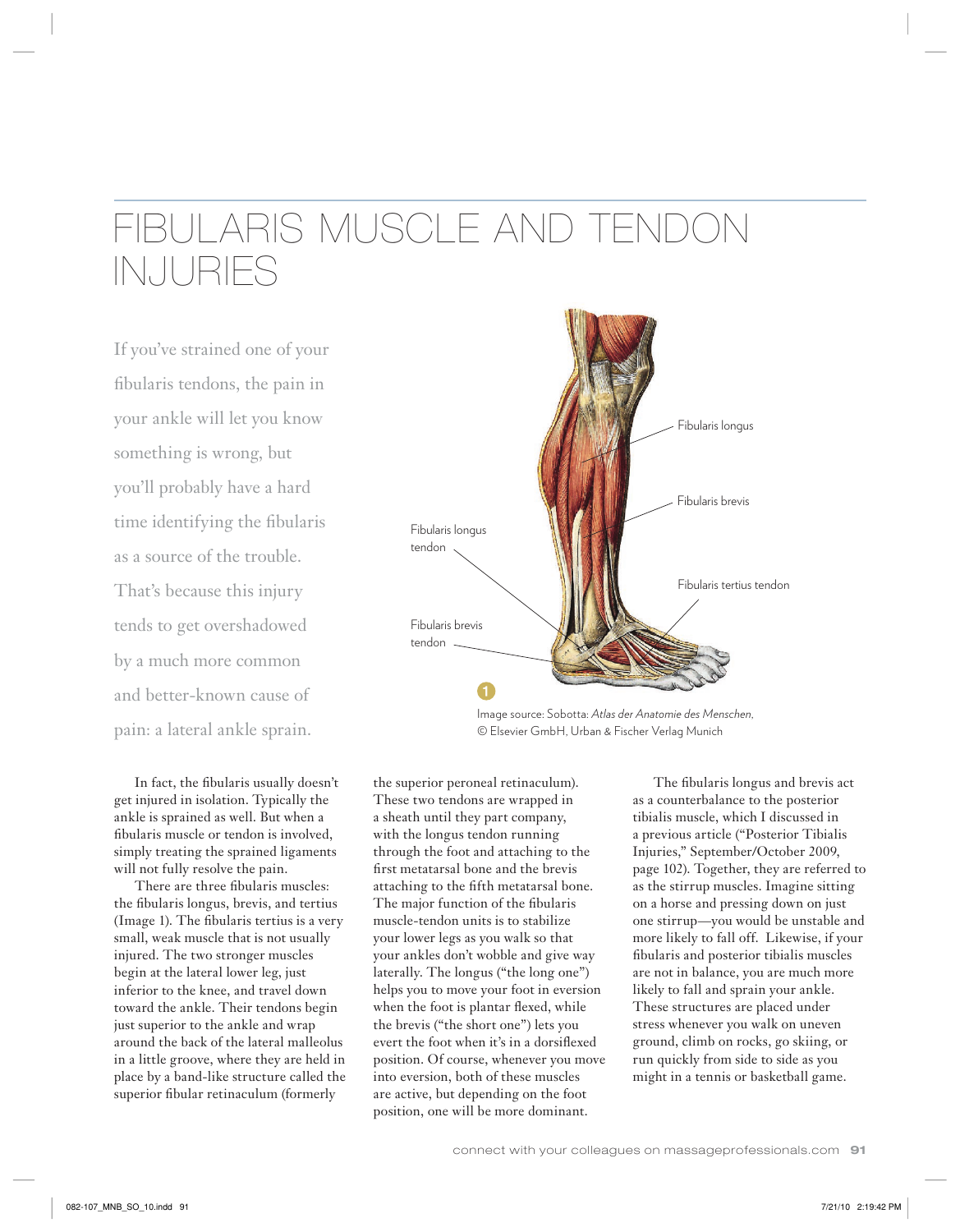### A Muscle by Any Other Name…

You may sometimes hear the fibularis structures referred to as the peroneus (or peroneal) muscles and tendons. These terms are derived from the Greek word *perone*, which refers to the pin of a brooch or a buckle. Over the years, the word *fibularis* (referring, of course, to the fibula) has come to predominate. It is now the preferred term for these structures.

Injuries to the fibularis tendons may cause pain at the lateral aspect of the lower leg just above or below the lateral malleolus or at the outside of the foot below the ankle (Image 2). If the muscle belly is injured, pain is felt between the lateral knee and the lateral ankle. The most common site of injury is directly posterior to the lateral malleolus.

#### **HOW AND WHY THESE INJURIES OCCUR**

Fibularis muscle and tendon injuries may occur suddenly as a person walks on very uneven ground, steps into a hole while walking or running, slides into second base, or gets tripped in a soccer match, or in any other accident in which the ankle turns with the foot beneath the body. More frequently, though, the injury develops slowly over time as a result of overuse or a chronic misalignment of the foot. Our feet are extremely complex structures containing 26 bones, 20 different muscles, and more than 50 ligaments and they need to support the entire weight of our bodies. There are many opportunities for things to go wrong.

For instance, if some of the bones in the feet are out of alignment or if the medial arches are congenitally high, the feet may naturally begin to



pronate, causing the arches to fall. When this happens to people, they feel like they are walking with their knees turned inward, as though they are pigeon-toed. They will tend to compensate by turning their feet out 10, 20, or 30 degrees and walking in this misaligned position where the feet are angled out and the knees are pointing straight ahead. That creates a torque in the knees, ankles, and hips, causing stress to ricochet throughout the body, all the way up to the neck.

In this position, the weight going through the feet and legs shifts medially so that more of the body's weight falls onto the metatarsal of the great toe, the medial ligaments of the knee, and the muscles of the medial leg—particularly the medial aspects of the soleus and gastrocnemius and the posterior tibialis muscles. Much less weight is supported by the fibularis longus and brevis. As a result, all of these muscles and tendons become more vulnerable to injury. While the medial structures fatigue from overuse, the lateral structures begin to weaken and atrophy. When a weakened fibularis muscle-tendon unit is then suddenly called upon to do its job, it can easily tear under the strain.

Fibularis injuries occur frequently in athletes, dancers, and runners.

Typically the first sign is an ache in the lateral lower leg or just behind the lateral malleolus. Over time, the person feels increasing pain and may begin to limp if the injury becomes severe. As mentioned earlier, pain in the ankle region is frequently confused with (and frequently coexists with) a lateral ankle sprain.

#### **INJURY VERIFICATION**

When one of the fibularis tendons is strained, it often hurts just to walk or rise up on the ball of the foot. Usually the greatest pain is felt when everting the foot against resistance.

TEST 1. RESISTED EVERSION IN DORSIFLEXION (TESTS THE FIBULARIS BREVIS) Sitting at the base of the table facing the client's foot, place your medial hand under the heel for support and your lateral hand on the lateral aspect of the foot. Then, ask the client to forcefully push outward (laterally), keeping the foot in a dorsiflexed position as you push medially with equal and opposite force. If the fibularis brevis is injured, the client will feel pain at the lateral ankle or in the lateral lower leg (Image 3).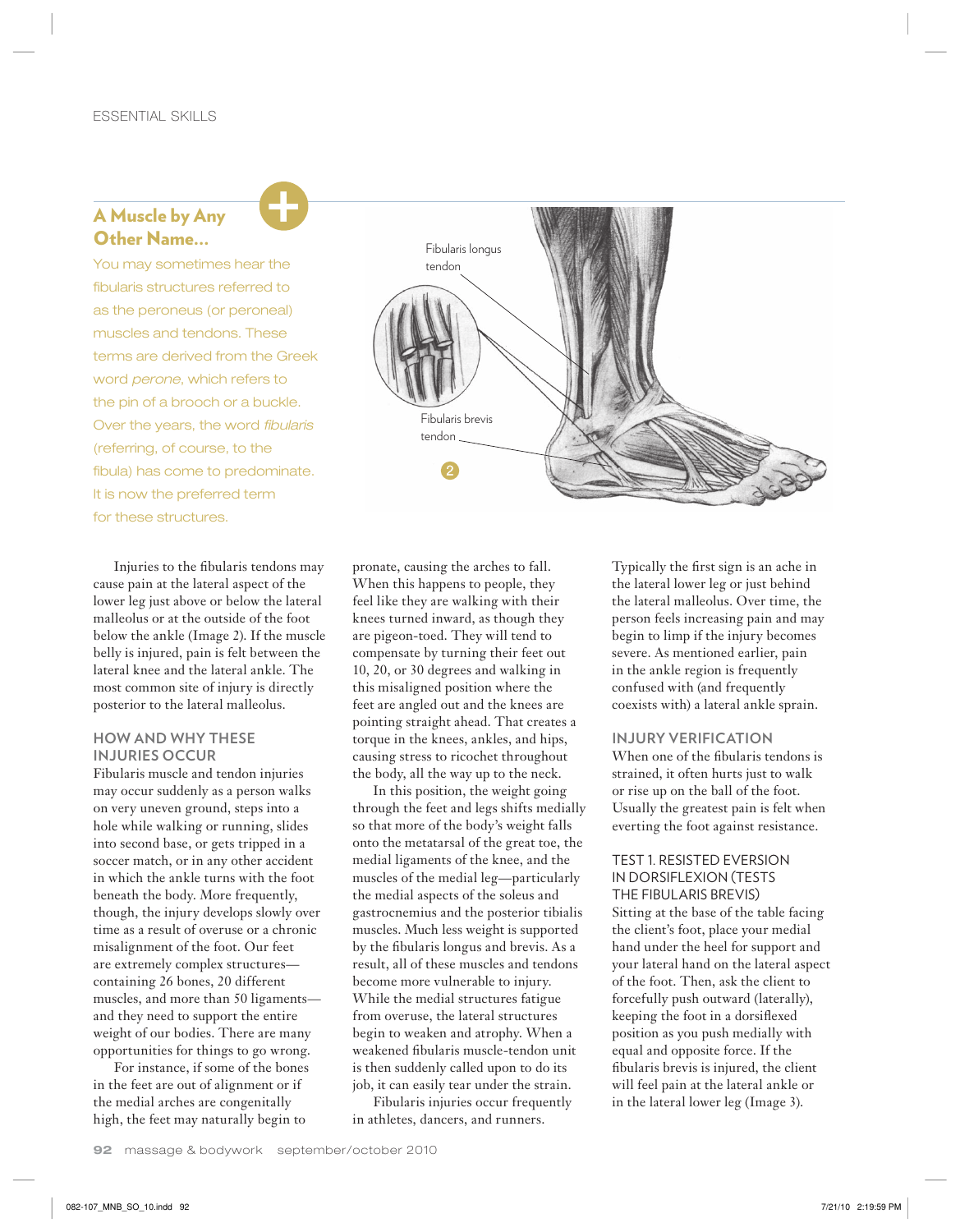

TEST 2. RESISTED EVERSION IN PLANTAR FLEXION (TESTS THE FIBULARIS LONGUS) Perform the same action as in the previous test, but with the foot in plantar flexion. This position stresses the fibularis longus more than the brevis. If the structure is injured, the client will feel pain at the lateral foot or ankle or in the lower leg (Image 4).

#### PALPATION TESTING

The fibularis brevis and longus tendons are easy to access, particularly if the client everts the foot. Palpate just posterior and superior to the lateral malleolus. An injured tendon will be sore on palpation.

#### **TREATMENT CHOICES** SELF-TREATMENT

As with many different soft-tissue injuries, it's important for the client to stop strenuous activity immediately. If the injury is not severe, the rehabilitation exercises described below may be sufficient to help the person recover fully. For very minor strains, rest alone sometimes does the trick. If the pain lasts more than a week or so, treatment is recommended.

#### FRICTION THERAPY

Friction therapy is a form of dry, cross-fiber massage that creates a mild,



controlled trauma in an injured tissue. It facilitates healing in several ways:

- Breaking down scar tissue.
- Separating ligament-tobone adhesions.
- Increasing circulation.
- Promoting the formation of properly aligned and mobile tissue.
- Promoting collagen formation, in cases of tendinosis.

I have found friction therapy to be extremely effective in treating fibularis muscle and tendon injuries.

#### Treating the tendons.

Sit facing the client's foot, holding it in inversion and adduction so that you stretch the lateral tendons, and palpate the tendons to find the injured area or areas. These will usually be located above or slightly behind the lateral ankle. Place two or three fingers on the injured fibers, and place your thumb on the medial side of the lower leg to stabilize your hand (Image 5). Now move your wrist and arm, applying friction pressure up against the fibula in one direction only.

Treating the muscles.

With the client lying supine, use palpation to identify the painful area(s) of the muscle and apply friction at a 90-degree angle to that muscle tissue. Generally, it is



easiest to brace on the medial lower leg with your fingers and perform the friction with your thumb. Use whatever position is most comfortable for you; there is no right position.

#### MASSAGE THERAPY

After frictioning the injured areas, perform transverse massage and effleurage to the entire leg to maximize circulation.

## EXERCISE THERAPY

Outer-Ankle Lift This exercise requires the use of props—either weights that attach to the foot in some way or a small plastic shopping bag containing a one- to five-pound weight. It is performed from a side-lying position on a couch or bed. Have the client start with the knees bent, injured ankle on top, and then extend the top leg off the edge of the couch or bed (while wearing the weight or the shopping bag). Then, have the person lift the outside of the foot toward the ceiling—10 times with the foot in plantar flexion and then another 10 with the foot in dorsiflexion (Images 6 and 7, page

95). Build up slowly to three sets of 10 repetitions in both foot positions.